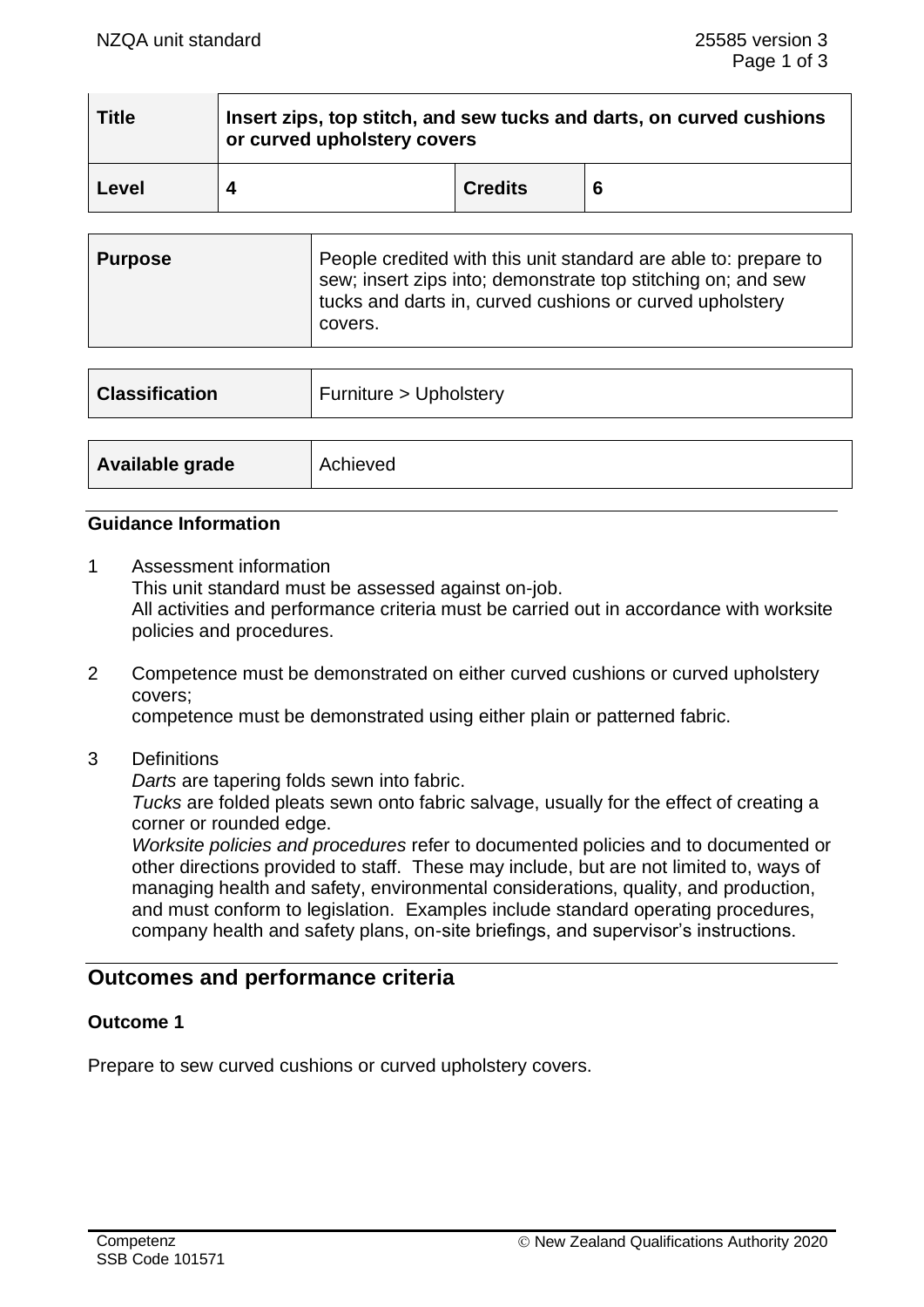## **Performance criteria**

- 1.1 Job specifications are obtained and interpreted.
	- Range item being sewn, number of items, sewing plan, zip type, fabric type, time-frame.
- 1.2 Materials for the job are obtained in accordance with job specifications.

Range fabric, zip, slider, thread.

1.3 Machine is prepared in accordance with job specifications.

Range threaded, foot changed.

1.4 Test seam is sewn and stitch size and tensions are checked and adjusted if required.

### **Outcome 2**

Insert zips into curved cushions or curved upholstery covers.

## **Performance criteria**

- 2.1 Zip is cut to length in accordance with job specifications.
- 2.2 Zip is sewn to fabric panels in accordance with job specifications.

Range even seams, no puckering.

2.3 Fabric is top stitched to zip in accordance with job specifications.

Range even stitch size, seams parallel and even distance from zip, tidy back tack.

2.4 Slider is fitted to zip in accordance with job specifications.

Range fabric panels even at ends, slider slides freely.

#### **Outcome 3**

Demonstrate top stitching on curved cushions or curved upholstery covers.

## **Performance criteria**

- 3.1 Fabric panels to be top stitched are selected in accordance with job specifications.
- 3.2 Panels are sewn together on reverse side in preparation for top stitching in accordance with job specifications.

Range free from puckering, even seam allowance, even stitching size.